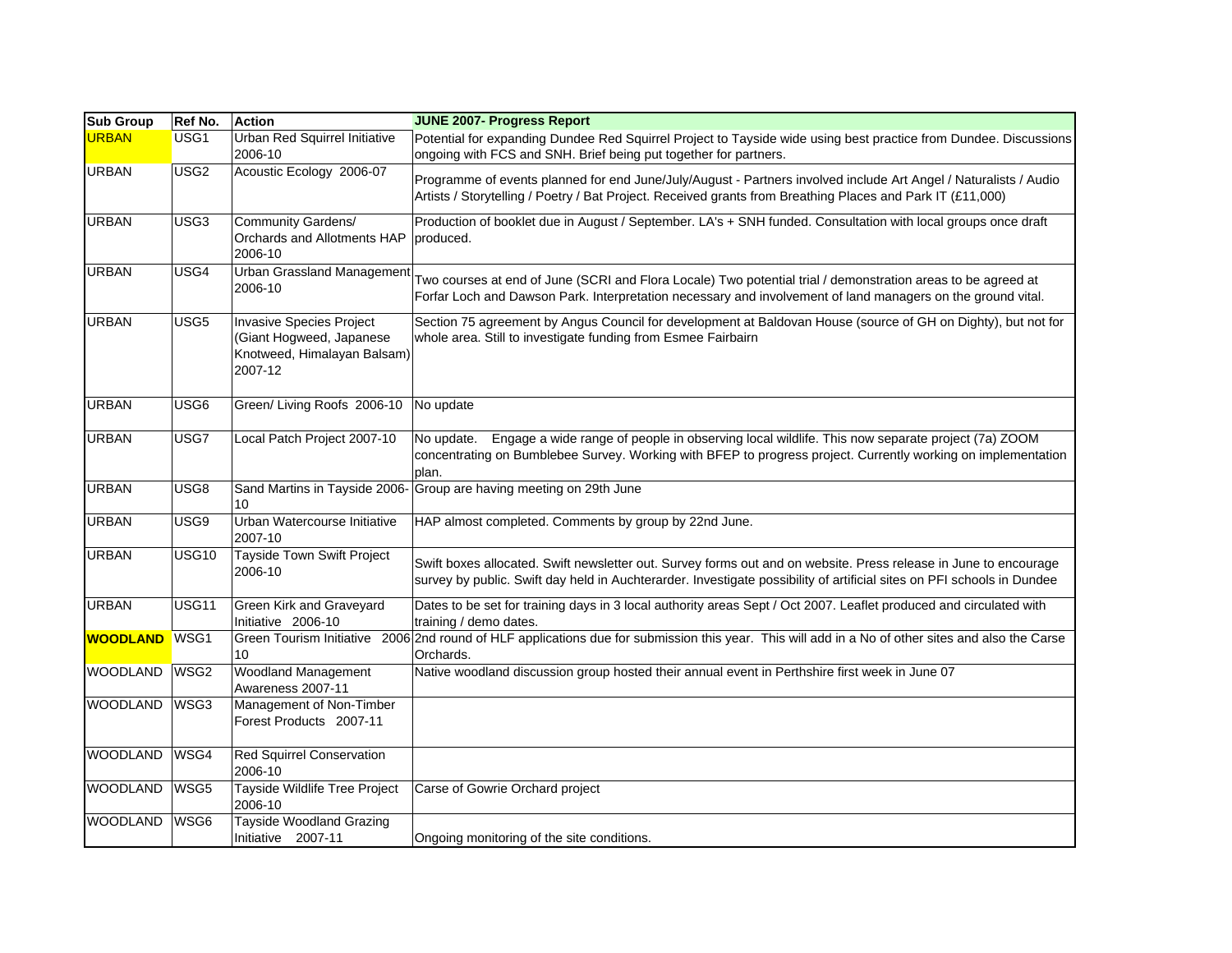| <b>WOODLAND</b>        | WSG7  | Ancient Tree Hunt 2007-10      |                                                                                                                                                                                                                                       |
|------------------------|-------|--------------------------------|---------------------------------------------------------------------------------------------------------------------------------------------------------------------------------------------------------------------------------------|
| <b>WOODLAND</b>        | WSG8  | Tayside Juniper Project 2006-  |                                                                                                                                                                                                                                       |
|                        |       | 11 (Renamed the Veteran        |                                                                                                                                                                                                                                       |
|                        |       | Trees Initiative and           |                                                                                                                                                                                                                                       |
|                        |       | amalgamated the Death of our   |                                                                                                                                                                                                                                       |
|                        |       | Heritage project - Ancient     |                                                                                                                                                                                                                                       |
|                        |       | Tree Hunt)                     |                                                                                                                                                                                                                                       |
| <b>COASTS &amp;</b>    | CESG1 | Tayside Golf Course Initiative | A change in staff at the Scottish Golf Environment Group has delayed the proposed project, but advice has been                                                                                                                        |
| <b>ESTUARIES</b>       |       | 2006-10                        | given for the Montrose Golf course Landscape Plan. Discussions have also been underway regarding the potential                                                                                                                        |
|                        |       |                                | for a number of Angus/Dundee golf courses taking forward a Local Patch Project, Red Squirrel surveys and linking                                                                                                                      |
|                        |       |                                | with the Dundee Bat Project.                                                                                                                                                                                                          |
| <b>COASTS &amp;</b>    | CESG2 | Dune Habitat Restoration       | No Progress.                                                                                                                                                                                                                          |
| <b>ESTUARIES</b>       |       | 2006-10                        |                                                                                                                                                                                                                                       |
| <b>COASTS &amp;</b>    | CESG3 | Geo-diversity Trails 2006-08   | Geodiversity site leaflets (all voluntary work): Corsie Hill Quarry - final draft/artwork approved: PKC to colour                                                                                                                     |
| <b>ESTUARIES</b>       |       |                                | photocopy 1,000 copies; Dundee Law - 1st draft circulated for comment; Seaton Cliffs (Arbroath) - text at 1st draft                                                                                                                   |
|                        |       |                                | and project underway with support from British Geological Survey.                                                                                                                                                                     |
| <b>COASTS &amp;</b>    | CESG4 | Tayside Terns 2006-10          | Tern Working Group - a 3rd meeting planned at the end of the summer. Main focus is the current Montrose Tern                                                                                                                          |
| <b>ESTUARIES</b>       |       |                                | Project, but the 2nd phase will be discussed this autumn (artificial rafts to attract Arctic and Common terns). (1)                                                                                                                   |
|                        |       |                                | Montrose Beach Project - the Little terns are back; 3 or 4 have nested so far. The 24 hour wardening is in place and                                                                                                                  |
|                        |       |                                | a fence put up with Angus Council's permission to help cordon off the nesting area. The Tern Code of Practice is                                                                                                                      |
|                        |       |                                | being drawn up, together with an information flier. BBC Radio Scotland's 'Out of Doors' programme recently                                                                                                                            |
|                        |       |                                | interviewed Hugh Bell, the main warden, about the project. (2) Montrose Basin - the decoy terns were put in place                                                                                                                     |
|                        |       |                                | by a SWT 'Watch Group' at the end of April; there was an article in the press. Tape playing of tern calls has been                                                                                                                    |
|                        |       |                                | on-going since the decoys have been in place. (3) Industrial Unit terns - unfortunately Glaxo staff have been                                                                                                                         |
|                        |       |                                | clearing the area where the terns have nested in the past to prevent them nesting this year; this is ahead of the                                                                                                                     |
|                        |       |                                | planned artificial rafts to attract them away from the site in 2008.                                                                                                                                                                  |
|                        |       |                                |                                                                                                                                                                                                                                       |
| WET&                   |       | WWSG2 Perth Lade Enhancement   | Tried to get involved with the next meeting of the group who have been dealing with the project. But no dates have                                                                                                                    |
| <b>WETLAND</b>         |       | 2006-10                        | yet been provided.                                                                                                                                                                                                                    |
| WET&                   | WWSG3 | Otter Road Death Survey        | No news                                                                                                                                                                                                                               |
| <b>WETLAND</b>         |       | 2006-10                        |                                                                                                                                                                                                                                       |
| WET&                   | WWSG4 | River Earn Japanese            | TDSFB have completed catchment mapping exercise and are looking into progressing with a treatment program.                                                                                                                            |
| <b>WETLAND</b>         |       | Knotweed Eradication and       |                                                                                                                                                                                                                                       |
|                        |       | Habitat Improvement 2007-10    |                                                                                                                                                                                                                                       |
|                        |       |                                |                                                                                                                                                                                                                                       |
| WET&<br><b>WETLAND</b> |       | WWSG5 River Tay Tributary      | Site meeting held to look at the Dalchonzie Burn, the bed of which is thought to be leaking into a power station<br>outfall tailrace. Situation is complicated by a significant amount of natural looking deposition of sediment, SSE |
|                        |       | Improvement Initiative 2007-   | going to contact a geomorphologist to get an expert opinion on what is going on. Kinnaird Burn, Pitlochry, early                                                                                                                      |
|                        |       | 10                             |                                                                                                                                                                                                                                       |
|                        |       |                                | stages looking at possible sources of funding/help from present owners of petrol station.                                                                                                                                             |
| WET&                   | WWSG6 | Salmon in the Classroom        | No news                                                                                                                                                                                                                               |
| <b>WETLAND</b>         |       | (Funded to 2007; extension     |                                                                                                                                                                                                                                       |
|                        |       | proposed 2008-10)              |                                                                                                                                                                                                                                       |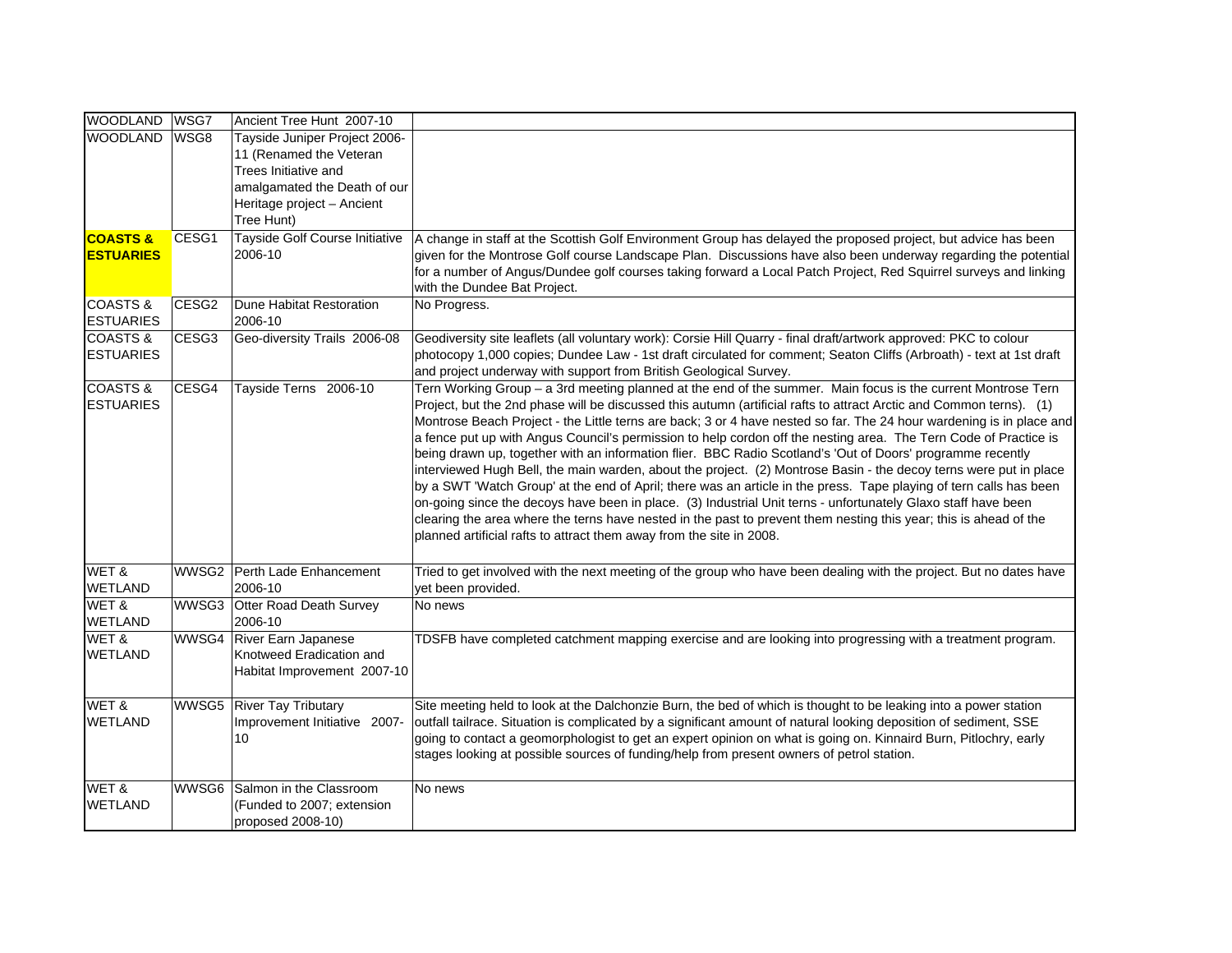| WET&<br><b>WETLAND</b> |                   | WWSG7 Water Voles and Mink Project No news<br>2007-10    |                                                                                                                                                                                                                                                                                                                                                                                                                                                                                                                                                                                                                                                                                                             |
|------------------------|-------------------|----------------------------------------------------------|-------------------------------------------------------------------------------------------------------------------------------------------------------------------------------------------------------------------------------------------------------------------------------------------------------------------------------------------------------------------------------------------------------------------------------------------------------------------------------------------------------------------------------------------------------------------------------------------------------------------------------------------------------------------------------------------------------------|
| WET&<br><b>WETLAND</b> |                   | <b>OTHER REPORTING</b>                                   | A new proforma has been developed for a number of lochs in Perthshire which have been highlighted as being at<br>risk of changing status. The lochs have historically supported rare aquatic plants like slender niad and rare<br>stoneworts. The lochs concerned are Monzievaird (Crieff), White Loch and Fingask Lochs (Lunan Chain),<br>Craiglush, Butterstone, Drumellie/Marlee, Loch of the Lowes, and Clunie. Partners will be SEPA, SNH, FWAG,<br>RSPB, SWT and TBP. The projects will look at improving the water quality by investigating what is happening in the<br>loch catchments.                                                                                                             |
| <b>UPLAND</b>          | UPSG1             | Tayside Upland Heath Project<br>2007-10                  |                                                                                                                                                                                                                                                                                                                                                                                                                                                                                                                                                                                                                                                                                                             |
| <b>UPLAND</b>          | UPSG <sub>2</sub> | <b>Highland Tayside Paths</b><br>Impacts Project 2007-10 |                                                                                                                                                                                                                                                                                                                                                                                                                                                                                                                                                                                                                                                                                                             |
| <b>UPLAND</b>          | UPSG3             | Tayside Upland Butterfly and<br>Moth Initiative 2007-10  |                                                                                                                                                                                                                                                                                                                                                                                                                                                                                                                                                                                                                                                                                                             |
| <b>FARMLAND</b>        | FSG <sub>1</sub>  | Tayside Barn Owl Projects<br>2006-10                     | SAC visits under BOOLS Project completed for 06/07. 3 to do in 07/08. Good reception from farmers. Survey cards<br>distributed.<br>FWAG visits under BOOLS Project completed for 06/07. 13 to do in 07/08, some already completed. Some survey<br>cards distributed (still to see if they can go in libraries, quite a few returned. Angus FWAG getting Mapmate so info<br>can be entered.<br>BOOLS newsletter produced and Barn Owl walk held for Tayside & Fife.<br>Upland Barn Owl Project completed in Angus.<br>Licensed ringer checking out a few boxes where Barn Owl may have taken up residence.<br>Angus FWAG may have funding for another 10 visits but would need to get money for boxes (£350) |
| <b>FARMLAND</b>        | FSG <sub>2</sub>  | <b>Calcareous Grassland Project</b><br>2006-10           | Funding almost in place. Commenced feasibility study. Several sites visited and many discussions with interested<br>parties.                                                                                                                                                                                                                                                                                                                                                                                                                                                                                                                                                                                |
| <b>FARMLAND</b>        | FSG4              | Angus Glens Treelines Project<br>2006-07                 | Angus Glens Treelines Project now finished. 450 trees planted, over 7km of treelines planted/renovated.<br>Angus & Perthshire FWAG have secured funding from FCS and SNH for Perthshire & Angus Tree Lines Project<br>(PAT), 35 trees on offer to 42 farms for treelines, this will plant 1,500 trees & renovate/create 15-45km of tree lines<br>in Tayside.                                                                                                                                                                                                                                                                                                                                                |
| <b>FARMLAND</b>        | FSG <sub>5</sub>  | 2006-10                                                  | Farm Buildings for Biodiversity Letter to be sent by sub-group to PKC regarding concerns over lack of implementation of Protected Species<br>Legislation.<br>Angus Council Planning Dept have asked Angus FWAG for a map of where they should be taking account of Barn<br>owls in planning applications.                                                                                                                                                                                                                                                                                                                                                                                                   |
| <b>FARMLAND</b>        | FSG6              | Enhancement of Irrigation<br>Ponds Project 2007/8-10     |                                                                                                                                                                                                                                                                                                                                                                                                                                                                                                                                                                                                                                                                                                             |
| <b>FARMLAND</b>        | FSG7              | Saving the Small Blue<br>Butterfly in Angus 2006-10      | Remnant population has been found near Friokheim by Craig Boreland.                                                                                                                                                                                                                                                                                                                                                                                                                                                                                                                                                                                                                                         |
| <b>FARMLAND</b>        | FSG8              | Wet Grassland for Waders<br>2007-10                      |                                                                                                                                                                                                                                                                                                                                                                                                                                                                                                                                                                                                                                                                                                             |